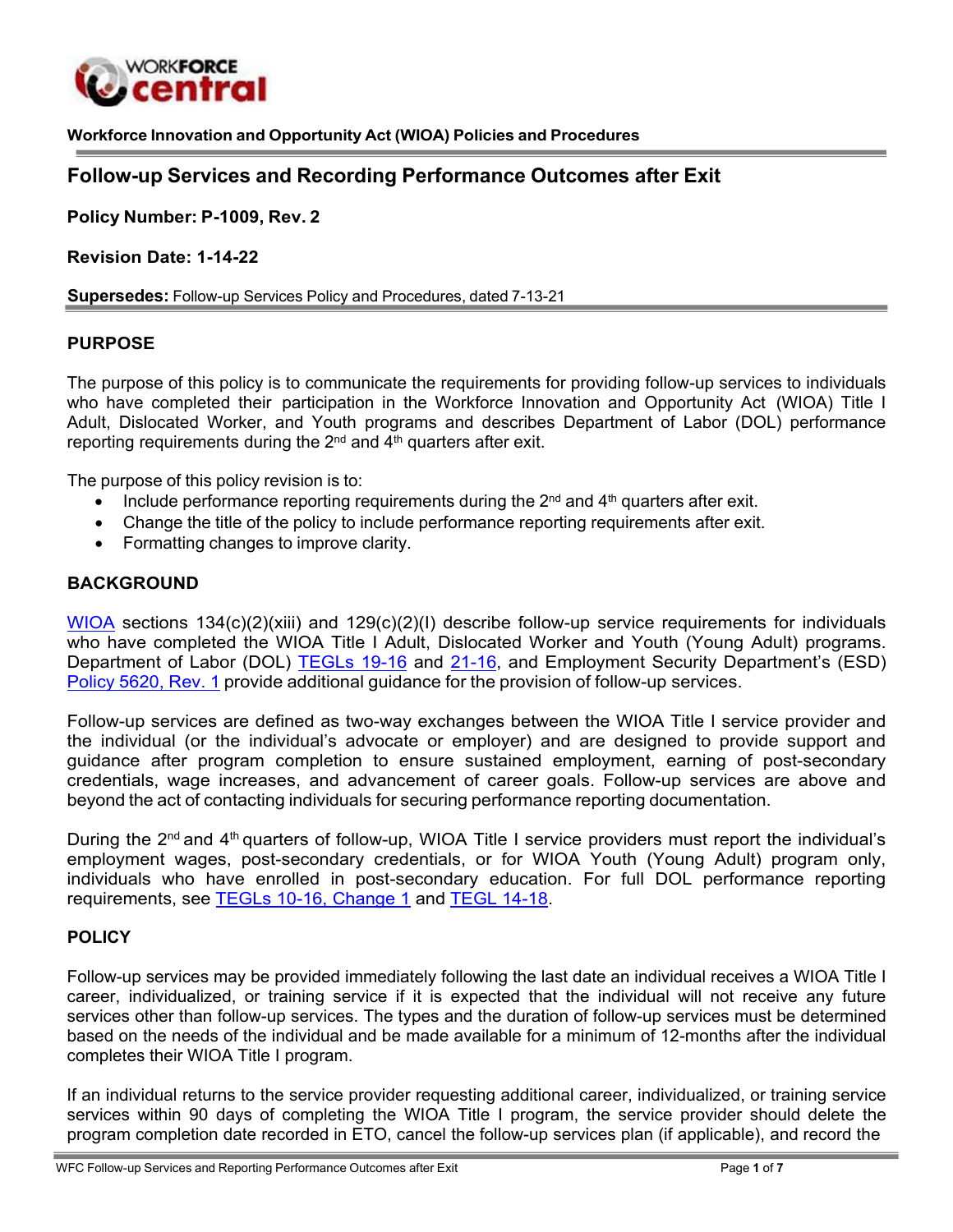applicable career, individualized, or training service in ETO.

Follow-up services must be recorded in ETO at the time service is provided. Case notes documenting the provision of follow-up services and outcomes of those services must be recorded in the applicable follow-up service touch point recorded in ETO. Case notes must be entered as soon as the information is obtained and/or when services are provided. Instructions for uploading documents related to the provision of followup services are in WorkForce Central's ETO Data Validation and Documentation Policy located on [WorkForce](https://workforce-central.org/about/policies/) Central's Policy Library.

WIOA Title I service providers must facilitate follow-up services and report performance outcomes as described in this policy and in WorkForce Central's ETO Data Validation and Documentation policy located on [WorkForce](https://workforce-central.org/about/policies/) Central's Policy Library.

## **Adult and Dislocated Worker Programs**

Follow-up services are available to individuals enrolled in WIOA Title I Adult or Dislocated Worker programs who have entered unsubsidized employment that leads to self-sufficiency, including self-employment, and when no other WIOA Title I services are needed or planned. A program completion date must be recorded in the State's Management Information System (MIS) commonly referred to as, "ETO" prior to the provision of follow-up services.

Follow-up services for adults and dislocated workers are listed in [ESD's WorkSource Services Catalog](https://view.officeapps.live.com/op/view.aspx?src=https%3A%2F%2Fstoremultisites.blob.core.windows.net%2Fmedia%2FWPC%2Fwswa%2Fsupport%2Fworksource-services-catalog.xlsx&wdOrigin=BROWSELINK) and can include, but are not limited to:

- Counseling individuals about the workplace.
- Contacting individuals or employers to help secure better paying jobs, to provide additional career planning, and counseling for the individual.
- Assisting individuals and employers in resolving work-related problems.
- Connecting individuals to peer support groups.
- Providing individuals with information about additional educational or employment opportunities.
- Providing individuals with referral to other community services.
- Supportive services to help individuals retain unsubsidized employment or continue post-secondary education that may be at risk due to interruptions to key supports. See WorkForce Central's Supportive Service policy for details located on WorkForce [Central's Policy](https://workforce-central.org/about/policies/) Library.

Unless an individual declines to receive follow-up services, WIOA Title I service providers must document the individual's follow-up progress/status update in case notes recorded in ETO on a minimum quarterly basis.

If an individual opts out of receiving follow-up services, the date they opted out and their reason for opting out must be documented in case notes recorded in ETO.

If 90 or more days have passed since a program completion date was recorded in ETO and the individual requests additional services that are above and beyond allowable follow-up services for the WIOA Title I Adult and Dislocated Worker programs, the service provider must first discuss the request for additional services with the WorkForce Central contract manager.

# **Youth (Young Adult) Program**

At the time of enrollment into the WIOA Title I Youth (Young Adult) program, young adults must be informed of the availability of follow-up services for a minimum of 12 months following the completion of their program. The service provider must clearly document that this follow-up notification occurred in the program enrollment case notes recorded in ETO.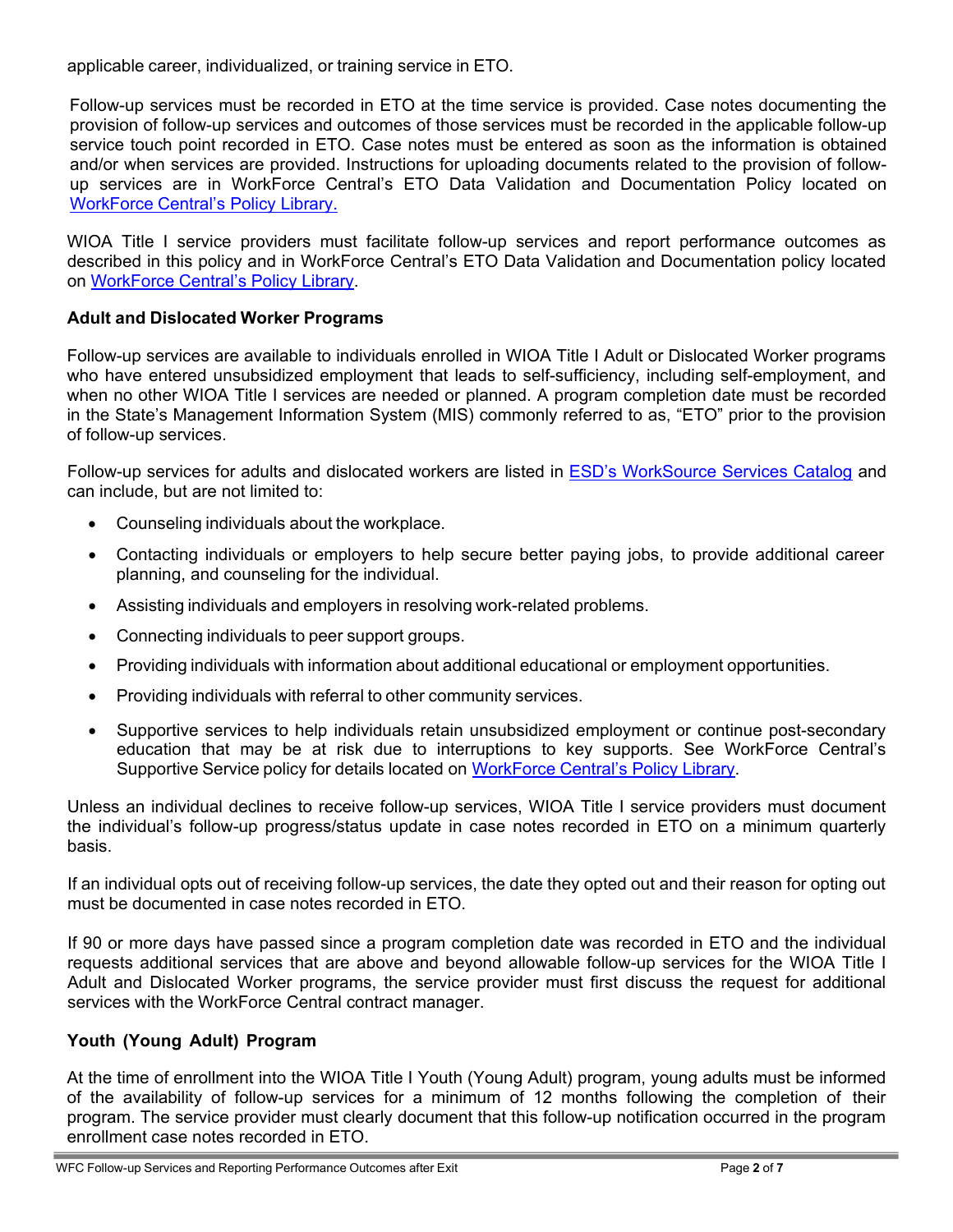Follow-up services for young adults are listed in [ESD's WorkSource Services Catalog](https://view.officeapps.live.com/op/view.aspx?src=https%3A%2F%2Fstoremultisites.blob.core.windows.net%2Fmedia%2FWPC%2Fwswa%2Fsupport%2Fworksource-services-catalog.xlsx&wdOrigin=BROWSELINK) and can include, but are not limited:

- Counseling individuals about the workplace.
- Supportive services.
- Adult mentoring.
- Financial literacy.
- Services that provide labor market and employment information about in-demand industry sectors or occupations available in the local area, such as career awareness, career counseling, and career exploration services.
- Activities that help youth prepare for and transition to post-secondary education and training.

Follow-up services after program completion are critical for young adults and are provided as needed to ensure they are successful in retaining or regaining employment after program completion or to assist with remaining enrolled in or enrolling into post-secondary education after program completion. Services provided during follow-up must align with the youth's Individual Service Strategy (ISS) as documented on a paper ISS uploaded into ETO or in case notes recorded in ETO.

Unless the young adult declines to receive follow-up services, WIOA Title I service providers must document the young adult's follow-up progress/status update in case notes recorded in ETO on a minimum quarterly basis.

Young adults may decline to receive follow-up services, and in some situations the young adult cannot be located or contacted after program completion. If the young adult declines to receive follow-up services, the date and reason they declined follow-up services must be documented in case notes recorded in ETO. If a young adult cannot be located or contacted after program completion, the dates and outcome of attempts to contact the young adult must be documented in case notes recorded in ETO. The service provider may discontinue attempting to contact individuals who have not responded after the first quarter following program completion. The decision to discontinue attempting to contact young adults post-program completion must also be documented in case notes recorded in ETO.

If 90 or more days have passed since a program completion date was recorded in ETO and the young adult requests additional services that are above and beyond allowable follow-up services for the WIOA Title I Youth (Young Adult) program, the service provider must first discuss the request for additional services with the WorkForce Central contract manager.

### **Program Completion and Follow-Up Service Documentation Requirements**

Service Providers must collect documented evidence of individuals' employment and/or training status at program completion. Procedures for uploading documents used to validate employment and training status at program completion are in WorkForce Central's ETO Data Validation and Documentation Policy located at WorkForce [Central's Policy](https://workforce-central.org/about/policies/) Library.

A case note must be recorded in the Program Completion touch point in ETO. The program completion case note must include:

- A synopsis of the individual's engagement in the program including a brief description of the services planned at program enrollment, summary of services received, and outcomes of those services.
- Date and reason for program completion. The date of program completion recorded in case notes must match the program completion date recorded in ETO.
- School status at program completion (WIOA Title I Youth program only).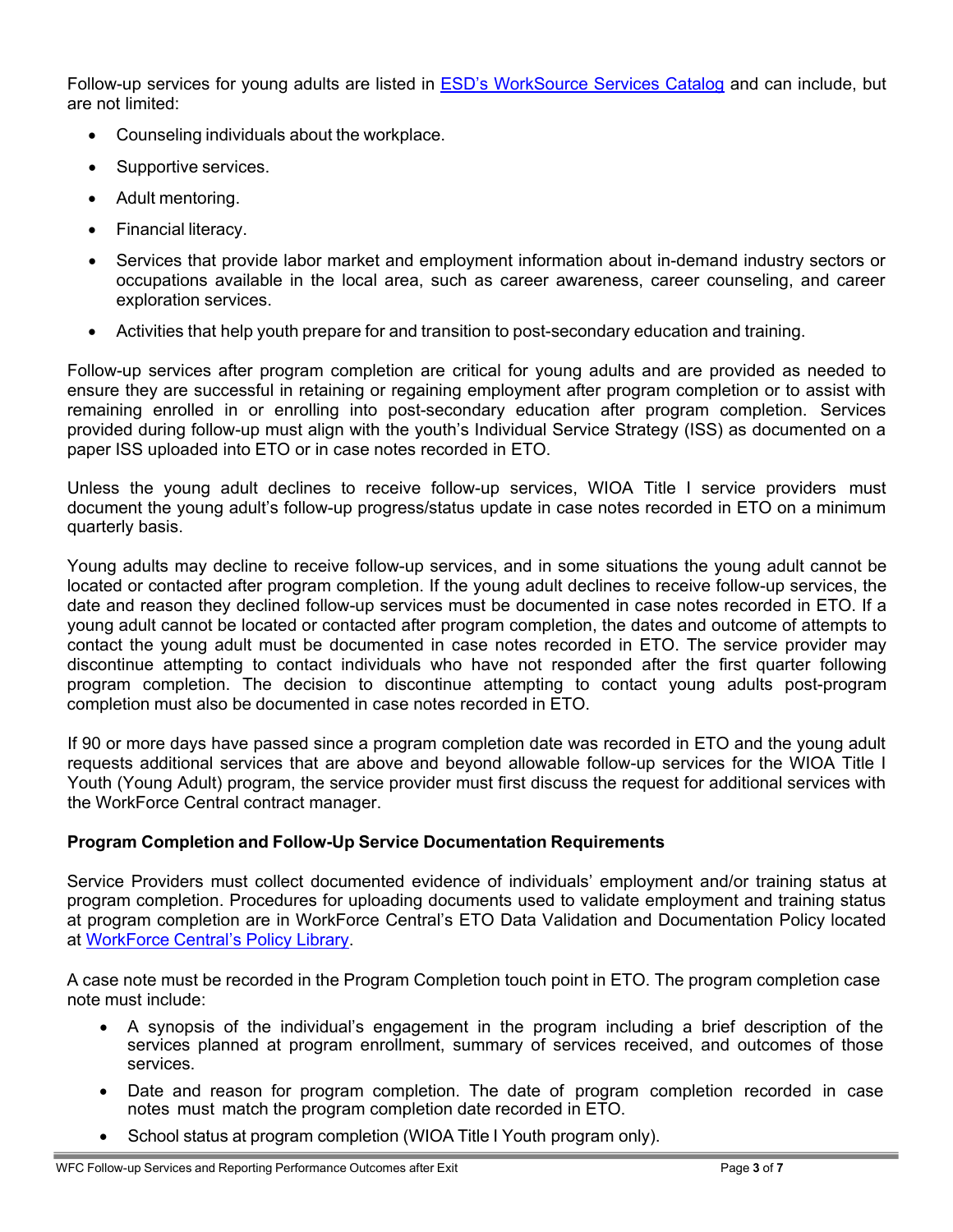- Types and duration of planned follow-up services, if applicable
- Date and reason the individual opted out of receiving follow-up services, if applicable.

For Young Adults who exit the program after earning a high school diploma or GED and are enrolled in a post-secondary education or training program that leads to a credential post-exit, the following must be recorded in the program completion case note (if not previously documented in case notes prior to program completion):

- Date enrolled in post-secondary training,
- Name of school.
- Training program,
- Anticipated completion date, and
- Anticipated credential to be earned.
- Future dates and methods to collect training status and outcomes (including credentials earned) in the  $2<sup>nd</sup>$  and  $4<sup>th</sup>$  quarters after exit.

For any individual completing their program due to obtaining unsubsidized employment, the following must be recorded in the program completion case note (if not previously documented in case notes prior to program completion):

- Name of employer,
- Job title,
- Wage,
- Full- or part-time employment status,
- Start date of employment, and
- Whether the employment is on a pathway to meeting the individual's self-sufficiency needs or is comparable to previous employment, when applicable.
- Future dates and methods to collect employment status and wages in the  $2^{nd}$  and  $4^{th}$  quarters after exit.

For any other reasons for program completions, the reason for concluding the individual's participation in the program must be recorded in the program completion case note recorded in ETO.

### **Performance Reporting After Exit**

WIOA Title I service providers must ensure the accurate and timely reporting of the following performance measures in ETO during the four (4) quarters after an individual is system exited from ETO. Directions for uploading source documentation and recording performance outcomes in ETO are in WorkForce Central's ETO Data Validation and Documentation Policy located at [WorkForce Central's](https://workforce-central.org/about/policies/) Policy [Library.](https://workforce-central.org/about/policies/)

Example Reporting Quarters: The following table provides an illustration of when the reportable "four quarters after exit" begins for an individual who received their last participation-level service on December 3, 2021:

| <b>Exit Quarter</b>      | 1 <sup>st</sup> Quarter | $2nd$ Quarter                          | 3 <sup>rd</sup> Quarter | 4 <sup>th</sup> Quarter                        |
|--------------------------|-------------------------|----------------------------------------|-------------------------|------------------------------------------------|
| (Exit date 12/3/21)      | After Exit              | After Exit                             | After Exit              | After Exit                                     |
| October-December<br>2021 | January-March<br>2022   | April -June 2022<br>Reportable Quarter | July-September<br>2022  | October-December<br>2022<br>Reportable Quarter |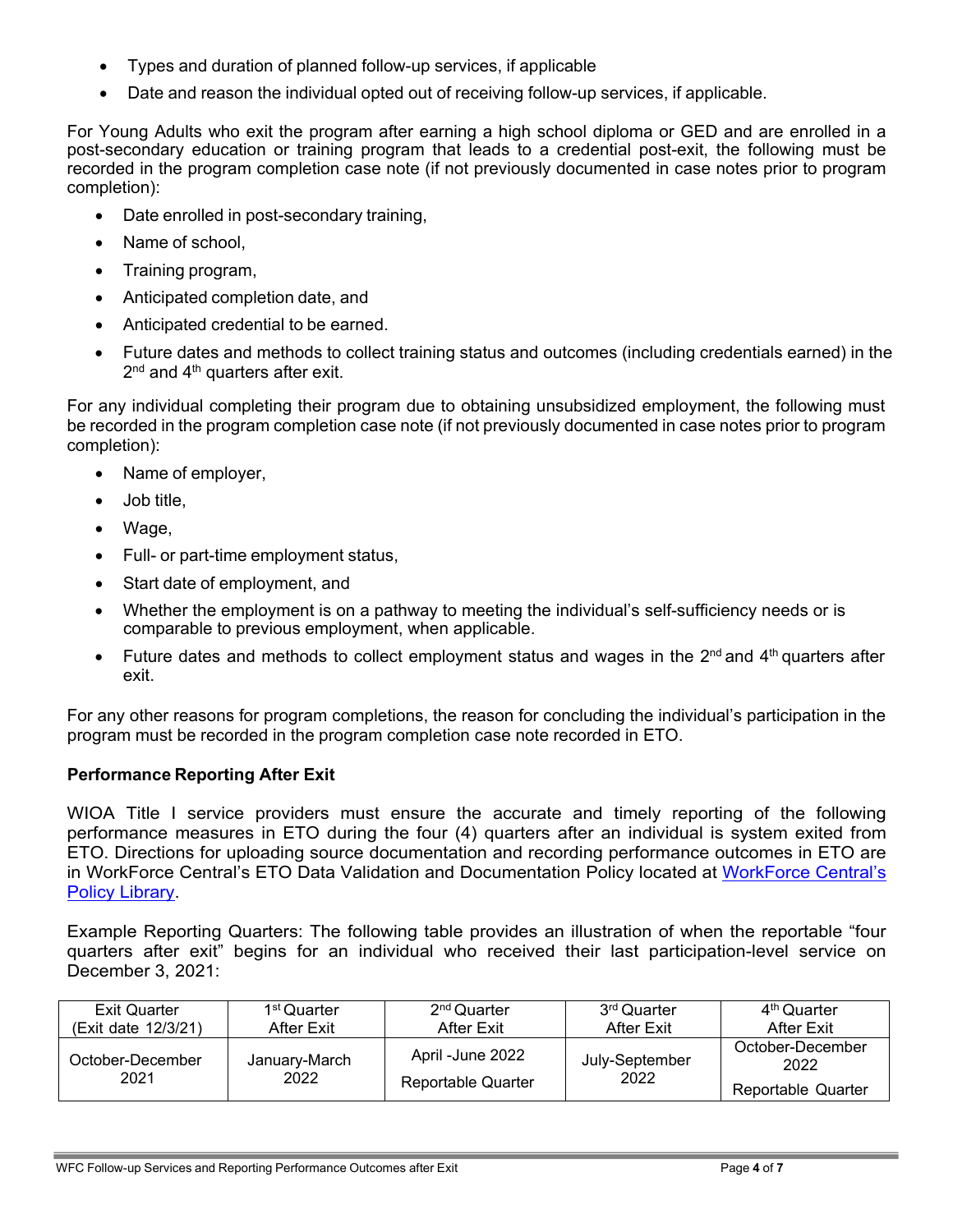**a. Entered unsubsidized employment or enrolled in training (WIOA Title I young adults only) during the 2nd and 4th quarters after exit:** Defined as the percentage of individuals who are in unsubsidized employment during the  $2<sup>nd</sup>$  and 4th quarters after exit. For the WIOA Title I Youth (Young Adults) program only, this indicator includes young adults actively enrolled in education or training activities in addition to those who obtained unsubsidized employment  $2<sup>nd</sup>$  and  $4<sup>th</sup>$  quarters after exit.

If employment is related to training the individual received while enrolled in the WIOA Title I program, service providers must indicate this in ETO as prescribed in WorkForce Central's ETO Data Validation and Documentation Policy.

Individuals are not required to provide evidence of continued, uninterrupted employment or training during the entire 12 months after exit. Rather, DOL performance reporting requirements limit the verification of an individual's employment or training status to any time during the  $2^{nd}$  and  $4^{th}$  quarter after exit. (WIOA Joint Rule, Departments' responses: Page 55841)

**b. Credentials earned 2<sup>nd</sup> and 4<sup>th</sup> quarters after exit, defined as the percentage of participants** enrolled in an education or training program (excluding those in on-the-job training and customized raining) who obtained a recognized post-secondary credential or secondary school diploma, or its recognized equivalent, during participation in or within one (1) year after exit from the program.

Note: A participant who has attained a secondary school diploma or its recognized equivalent is included in the percentage of participants who have attained a secondary school diploma or its recognized equivalent only if the participant is also employed or is enrolled in an education or training program leading to a recognized post-secondary credential within one (1) year after exit from the program.

The following are reportable credentials:

- Secondary school diploma or its equivalency
- AA or AS diploma/degree
- BA or BS diploma/degree
- Occupational licensure
- Occupational certification
- Other recognized diploma, degree, or certificate

The optimal time to collect employment and wage information, and training information for young adults, is any time during the  $2<sup>nd</sup>$  and  $4<sup>th</sup>$  quarters after exit or as soon as possible following the close of the 2<sup>nd</sup> and 4<sup>th</sup> full quarters after exit. Credentials earned may be collected at any time during the 12 months after exit.

As a result, verifying these performance indicators requires a full 12 months of follow-up engagement. Service providers are encouraged to inform individuals during the WIOA Title I program enrollment process, and on an ongoing basis throughout the individual's engagement in the program, that they will be asked to periodically submit source documentation after they exit the program, or with their written permission, have it collected directly from their employers. Individuals should be informed and reminded that the service provider is required to report the individual's employment (including wages), or for young adults, verification of their training status, during the  $2<sup>nd</sup>$  and 4<sup>th</sup> quarters after exiting, and to report credentials earned when they occur at any time during the four (4) quarters after exit.

Service providers are encouraged to develop a follow-up communication plan with the individual who is exiting the program. The plan should include current, and back-up contact information for both parties (e.g., phone numbers, email addresses, mailing addresses), anticipated dates (i.e., future months) the source documentation will need to be submitted to the service provider, and the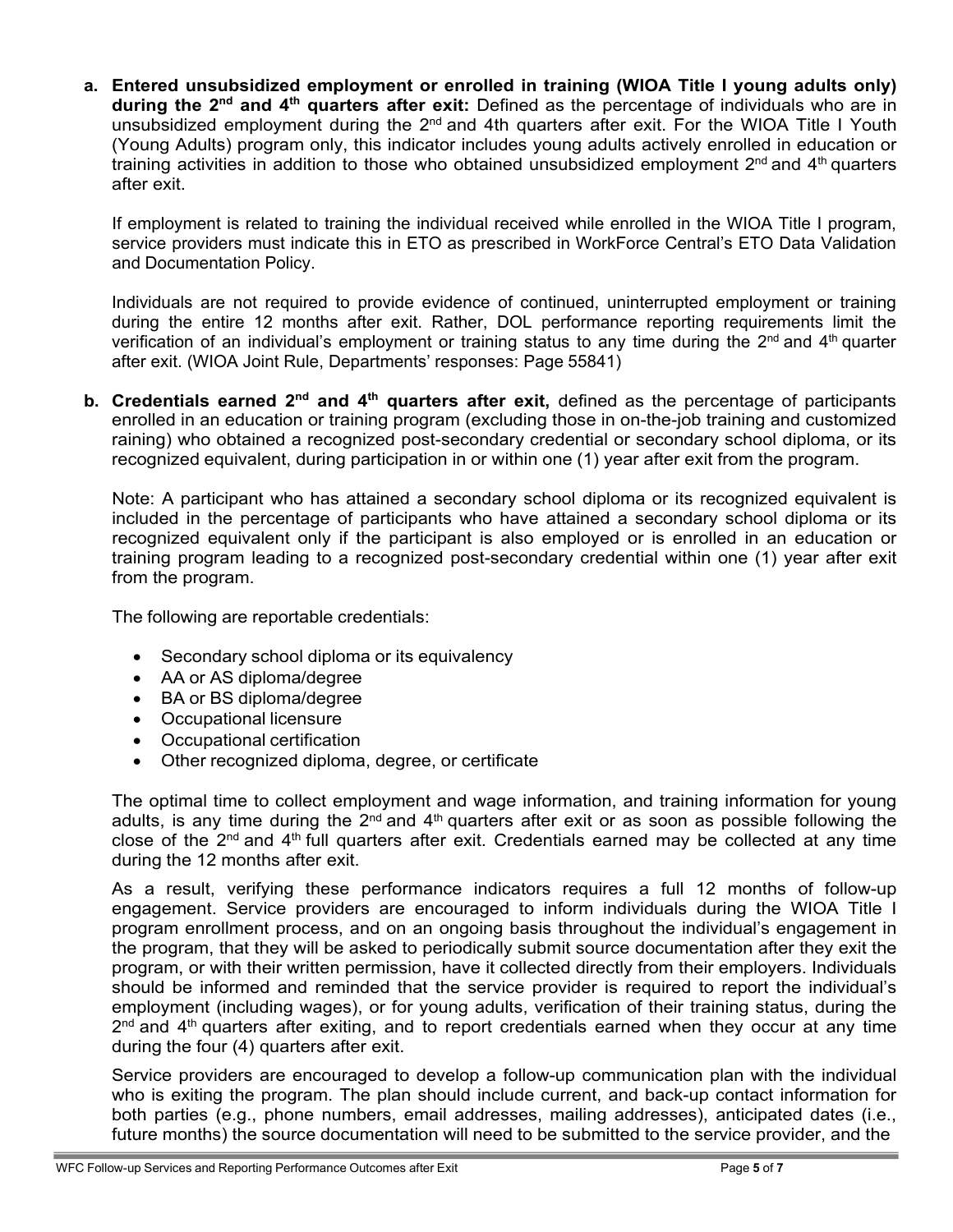anticipated timeframe when the service provider will contact the individual to request the documentation, if the individual has not already submitted it to the service provider. The plan should also include the service provider's procedures for contacting the individual or their employer and the documentation the service provider is required to collect for federal reporting purposes.

Individuals are encouraged to provide the service provider with their new mailing address, phone numbers, or other updated contact information as it changes. Service providers are encouraged to develop procedures to update this information periodically while the individual remains enrolled in the program.

While developing the follow-up communications plan, service providers may consider offering the individual the option for the service provider to contact the individual's employer on the individual's behalf to collect employment verification. If the individual consents to this option, the service provider must have a signed authorization to release information form allowing the service provider to contact the individual's employer and authorizing the employer to release the individual's employment status to the service provider. The authorization to share information form should include a request that the employer share at minimum, but not limited to the individual's start date, job title, and wage. Signed authorization forms must be uploaded in the Uploaded Files touchpoint in ETO.

Service providers are encouraged to maintain on-going and frequent communications with individuals who have exited the program and with those that may not be in an active follow-up plan. The frequency of these on-going communications is at the discretion of the service provider and individual, but monthly contacts are encouraged. The DOL encourages minimal lag time between when an individual exits a WIOA Title I program and the first follow-up contact. DOL has found that the longer a service provider waits to contact an individual who has exited the program, the greater likelihood of a lower response rate which could result in less valid data or an inability to secure source documentation.

In the event the service provider is unable to contact the individual and unable to collect required source documentation, the efforts made to collect the documentation must be recorded in standalone case notes entered into ETO.

### **REFERENCES**

#### **Adult/DW:**

- WIOA sec.  $134(c)(2)(A)(xiii)$
- 20 CFR 678.430(c) and 20 CFR 680.150
- TEGL 10-16, Change 1
- TEGL 16-16
- TEGL 19-16
- ESD WIN 0077, Rev. 10
- ESD WIN 0082, Rev. 1
- ESD WIOA Policy 5620, Rev. 1

### **Youth:**

- WIOA Sec.  $129(c)(2)(l)$
- 20 CFR 681.580
- TEGL 10-16, Change 1
- TEGL 21-16
- ESD WIN 0077, Rev. 11
- ESD WIN 0082, Rev. 1
- ESD WIN 0084, Rev. 1
- ESD WIN 0092